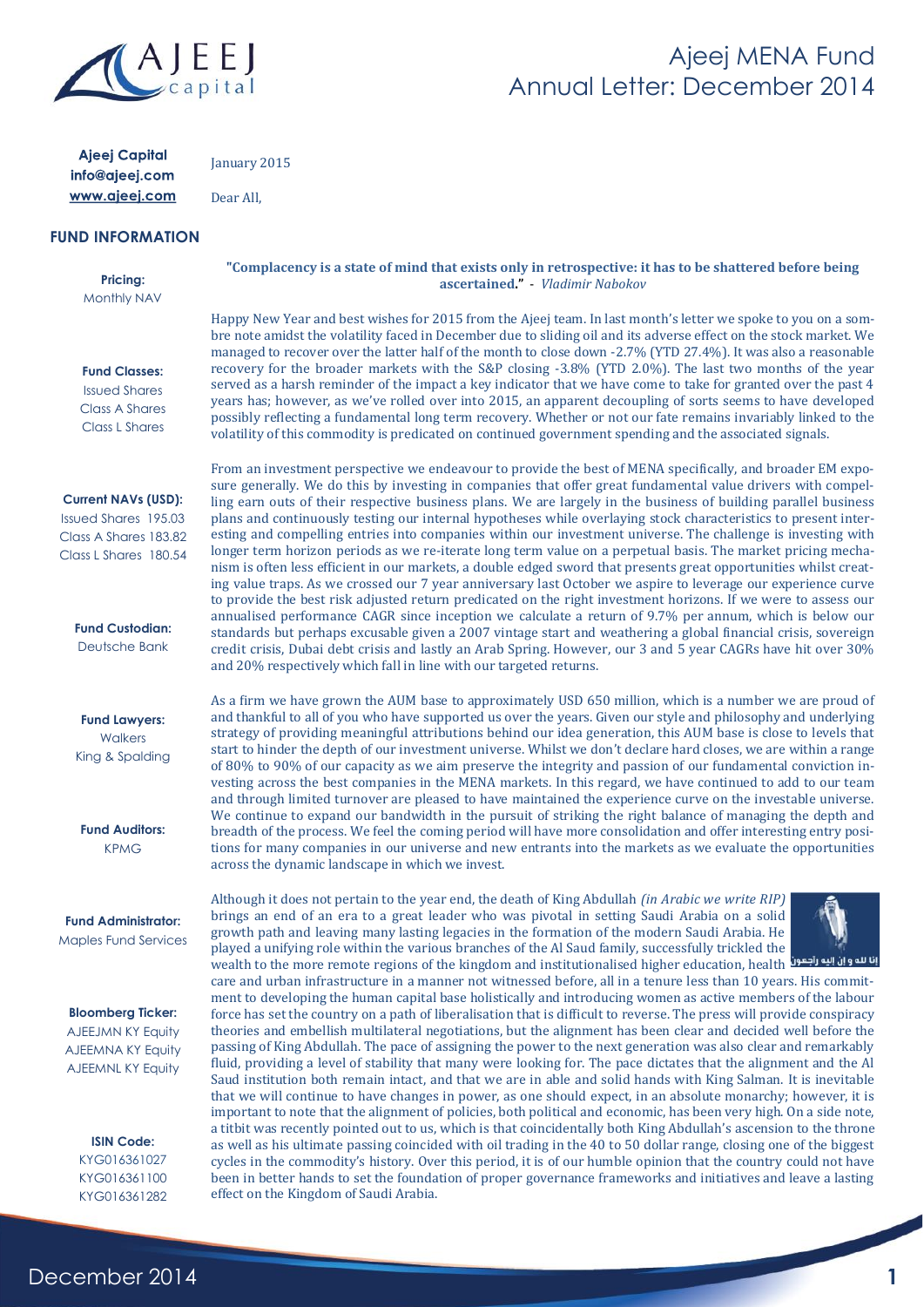

**WHAT DO YOU MENA!? – Oscars quiz -** name the winners (we've included best picture nominees from different years, see if you can remember whether or not they won) **…**

#### **"As Good as it Gets"** (1998 Y\_ N\_)

**Saudi Arabia** as a market had a strong start to the year, appreciating over 30% in the first 9 months of 2014 having received an adrenaline shot with the news of the market opening up to foreigners. Despite the strong start, the reversal in q4 was enough to erase all the gains for 2014 thus closing the year at -2.4%. Of course, when the primary source of government income comes into check (especially with such negative velocity), investor confidence is affected as one redraws the effect on the fundamental landscape. The question we must be asking ourselves, is whether the story has peaked with potentially a new paradigm shift in oil? Or whether the platform of diversification and investments in non-oil ventures will trump both the psychological and real effect of a pervasive lower oil price? The sustainability over the near term is undeniable given the USD 800 billion in reserves which represent a coverage ratio of over 3x against government expenditures. What is less clear is the strategy moving forward after 2015, with particular focus on the commitment to fiscal expansion both on capital formation and direct expenditures. This uncertainty aside, it is comforting to see that the market and its participants have been quelled largely due to the perceived calmness of the captains of policy and strategy, especially as they reflect upon the management of government deficits and the importance of strategic allocation of capital to the development of the country. Whilst diversification from oil has moved at a slower than ideal pace, already it is expected to represent under 43% (hydro-carbon % of GDP) in 2015. Strategically Saudi has been moving to find oil substitutes for domestic consumption as over 1/3 of production is being used domestically, crowding out the government's revenue slowly (this is the point that most foreign pundits overlook). Therefore, given the long term outlook and a recovery in oil price above current levels, we believe the management of the budget and fiscal support will remain consistent and independent of oil price. Saudi will go through a very different phase of growth in the coming few years, predicated on real demand of the local population and an improved role in the participation of the population in the real economy spurred on by years of spending on the knowledge economy and infrastructure. With the market opening and its inherent depth of opportunities, Saudi continues to be the most important market in MENA, and the resilience of political structure with the passing of King Abdullah is solid. Geo-politics continue to be challenging with bellicose neighbours to the north and south, but these front lines are chronic problems which must be continuously monitored.

#### **"Raging Bull"** *- (*1980 Y\_ N\_)

**The UAE** has had a remarkable run, gaining the accolades of the best performing market in both 2013 and 2012. The momentum seemed set to continue for at least what appeared as a consolidation year predicated on strong fundamentals and the coat-tails of momentum. Ultimately 2014 was a year of two halves, which saw the DFM threaten to keep its spot on the mantle with a performance of 59% through May, only to close 12.0% for the year; the ADX was somewhat more subdued returning 5.6% in 2014. The markets in the UAE continue to have legs, but it is not for the faint of heart as implied volatilities are double those of its GCC peers. Real estate malaise and slow down encapsulates Dubai's mild hangover, but with continued reduction of re-financing risks consumer confidence remains strong. As we have discussed in the past, we are entering a neutral cycle and the economy only understands reverse or top gear and needs to get accustomed to being in neutral without stalling. Corporate earnings continue to be resilient, but we need to understand that even though Dubai is not an oil economy, its raw material into its service economy is highly sensitive to oil despite its diversity. With market depth gaining ground, the UAE continues to be attractive, and high volatility allows for interesting entries into the market. Whilst the bull may not rage, it will maintain itself whilst grazing mildly in the pasture.

#### **"The Sting"** *- (*1973 Y\_ N\_)

**Qatar** was the best performing GCC market up 18.4% for the year. 2014 in many ways was a reversal of a *Sting* as it signalled a successful re-alignment with its GCC neighbours and dropped any ambitions to play a pro-active role in the political landscape. Moreover, it essentially locked in its World Cup win leading to confidence in the "big spend" roll out for the economy. All the while the economy has been the most defensive given its heavily weighted reliance on LNG pricing more than oil, this understandably served to create relative calm on the DSM. Ironically institutionalisation and professional management of the economy pertaining to Qatar Inc.'s inflows and outflows has served to cut out the excesses in the market, as rationalisation based on merit-based funding is proving to be the concern. The depth of the market continues to be constrained, so while its defensive economic posture and unmitigated spend for Qatar 2022 makes this market a relative safe haven, lack of depth comes up top trumps. We continue to look for primers of Capital market development , but feel that despite this market having merit, its bottom up stories are less attractive than what we are able to find elsewhere.

#### **"Lost in Translation"** *- (*2003 Y\_ N\_*)*

**Kuwait** was down -13.4%, and the market continues to frustrate investors year in year out. The political quagmire can only get more convoluted with lower oil price as the country's grid lock is set to maintain itself in this new landscape. Moreover, the cycle of malaise is exacerbated by the Central Bank managing the provisioning cycle of banks adding a further overlay of negativity. Despite continued potential, one only need wonder that with every passing year in this pervasive state, the likelihood of unlocking said potential becomes increasingly more difficult.

#### **"A Man for all Seasons"** *- (*1966 Y\_ N\_)

**Egypt** can do no wrong, and in a year of accession to power, one accolade Mr. Sisi can certainly boast is his presiding over the MENA market of the year as it was up 31.7% in 2014. Ironically, the re-establishment of army rule has set a course for alignment in Egypt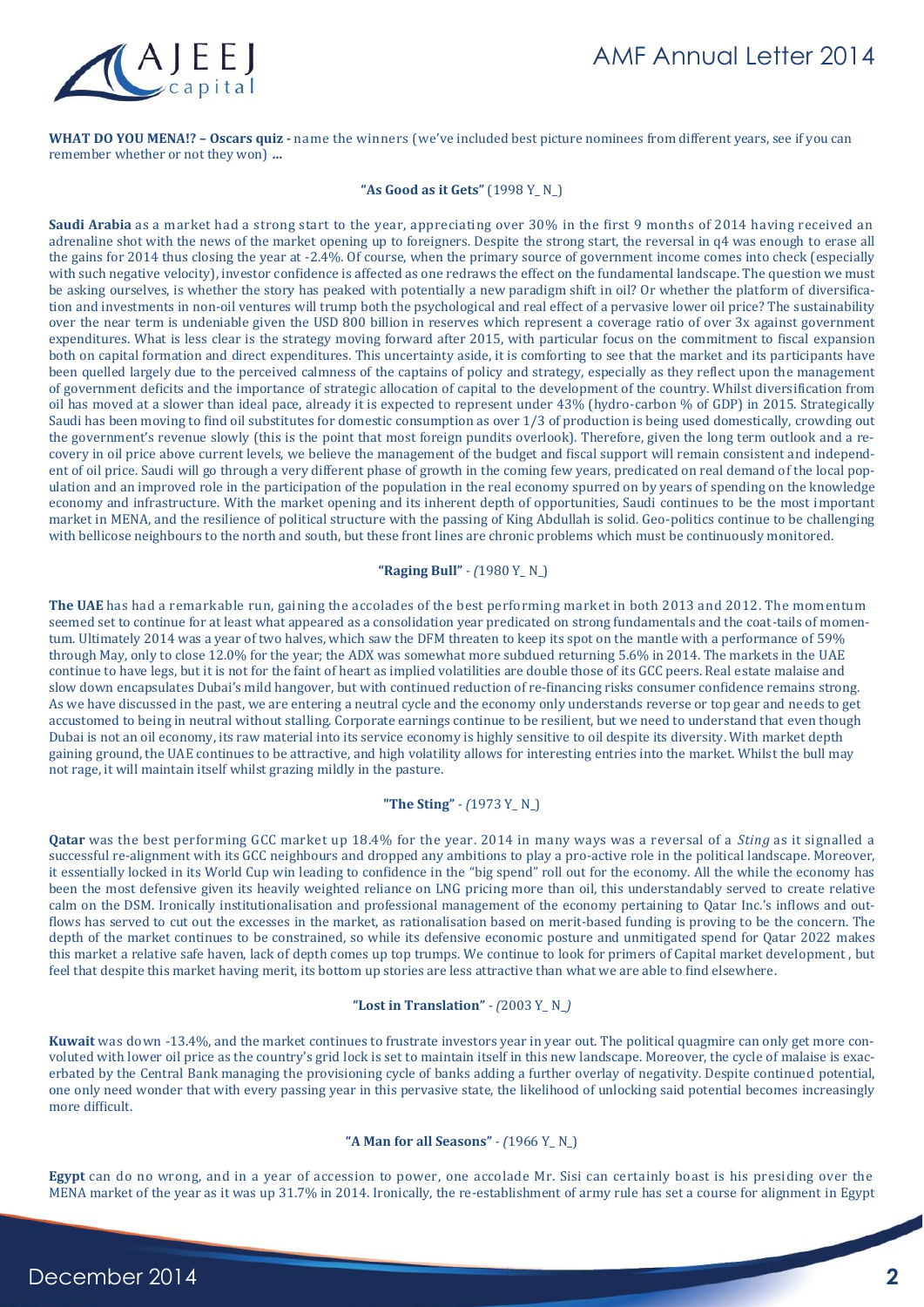

not witnessed since the pre-Mubarak days. This has been effective as President Sisi has instilled tremendous pride in the people and a secular unity amongst the masses to work together to fix Egypt. Through this he is playing to his script well as he embarks on subsidy reform and rolls out his version of the Marshall plan funded by the Gulf to reinvigorate confidence under a clear veneer of managing the expectations of the challenges of structurally fixing this economy. Concurrently he has been very guarded on his policy roll out and policy making, and slippery when dealing with the private sector to ensure that he does not create cabals of power associated with policy making. With a population of over 90 million, unrelenting support from the Gulf (even with low oil price), improved governance and massive loyalty, the ducks all seem to be lined up nicely providing very interesting business transformation opportunities in the market.

#### **2014 (and beyond) TOP STORIES:**

#### **BUPA PASSES ITS ANNUAL PHYSICAL WITH FLYING COLOURS:**

After a strong performance in 2013 (up 55%) BUPA Arabia had an extraordinary year in 2014 with the stock price closing the year up 294.6% and ultimately taking the medal for the best performing stock in the MENA region. Although we only began investing in BUPA towards the end of 2013, we had been keeping a close eye on the insurance sector for several years. We had understandably kept our distance as the sector continued to be mired in problems and structural challenges, and we waited for signalling that a shift was imminent. Once we received the necessary confirmations and signals from the regulator, BUPA was our first port of call given our comfort with the reputation of its shareholders and management and their adherence to high levels of governance and operational diligence.

Here's a bit of background on both the sector and company:

The highly fragmented insurance market in Saudi consists of 34 listed companies providing a smorgasbord of insurance options. With that said, three companies control the majority of the health insurance market with a combined share of around 80%, leaving 31 smaller players tussling for scraps. Ultimately the aggressive competition led to a multi-year price war, which drove average individuals' premiums down from a sensible SAR 900/annum to a ludicrous SAR 250-300/annum, and pushed loss ratios up from a tepid 73% to a scary 96%. Eventually SAMA had to step in and stem the haemorrhaging; the central bank and regulator of the insurance sector established new levels of oversight and enforcement on insurance companies with the introduction of actuarial pricing, claims history sharing and the implementation of Article 69 (which is a more conservative accounting standard for premium payments meant to limit flexible pricing). The immediate result was the end of the price war, and massive provisioning towards the end of 2013.

This is where our protagonist, BUPA, enters stage left. During the price war BUPA premiums were set at 15-25% higher than its peers', and as the company would not sacrifice on price they lost market share to Tawuniya in particular, who mispriced and mis-provisioned for a long period of time; Medgulf also under-priced and under-provisioned. Today, there is barely any gap, with most insurers having moved up to BUPA pricing, which has allowed BUPA to win business because competitors are trying to charge BUPA prices without being able to provide BUPA-level services (SABIC is an example of this vis-à-vis moving their business to BUPA from Medgulf in 2014). Moving forward, BUPA wants to continue pricing at a small premium to the market at all times, because they want to be positioned as a 'premium' product – thus they've raised prices a bit on top of the price 'release' from the end of the price war. They have pushed and are continually pushing to improve their clinical care services (helping customers in crisis, following up with patients post-claim, offering suggestions on treatments, etc.); no one else can compete strongly on this, though a smaller level of competition has begun to emerge in certain service areas.

As illustrated in the table below, the health insurance sector has grown at a CAGR of (12%) and today represents well over half the sector.



#### Size of Insurance Industry in Saudi in SAR Millions

The growth momentum in the health insurance market in Saudi is set to continue and record double digit growth of 15-20% in 2015, as premiums move appropriately upward to reflect treatment costs and as the remaining 3 million uninsured private sector workers (out of a total insurable pool of about 14 million people) become insured. Because these individuals lie largely at the low end of the market, their impact on the growth of the market is likely to be lower than that of earlier insurance roll outs. Moreover, the Ministry of Health is continuing to clamp down on the practice of providing 'insurance in name only' (a coverage held by a number of individuals in the pool of 3 mil-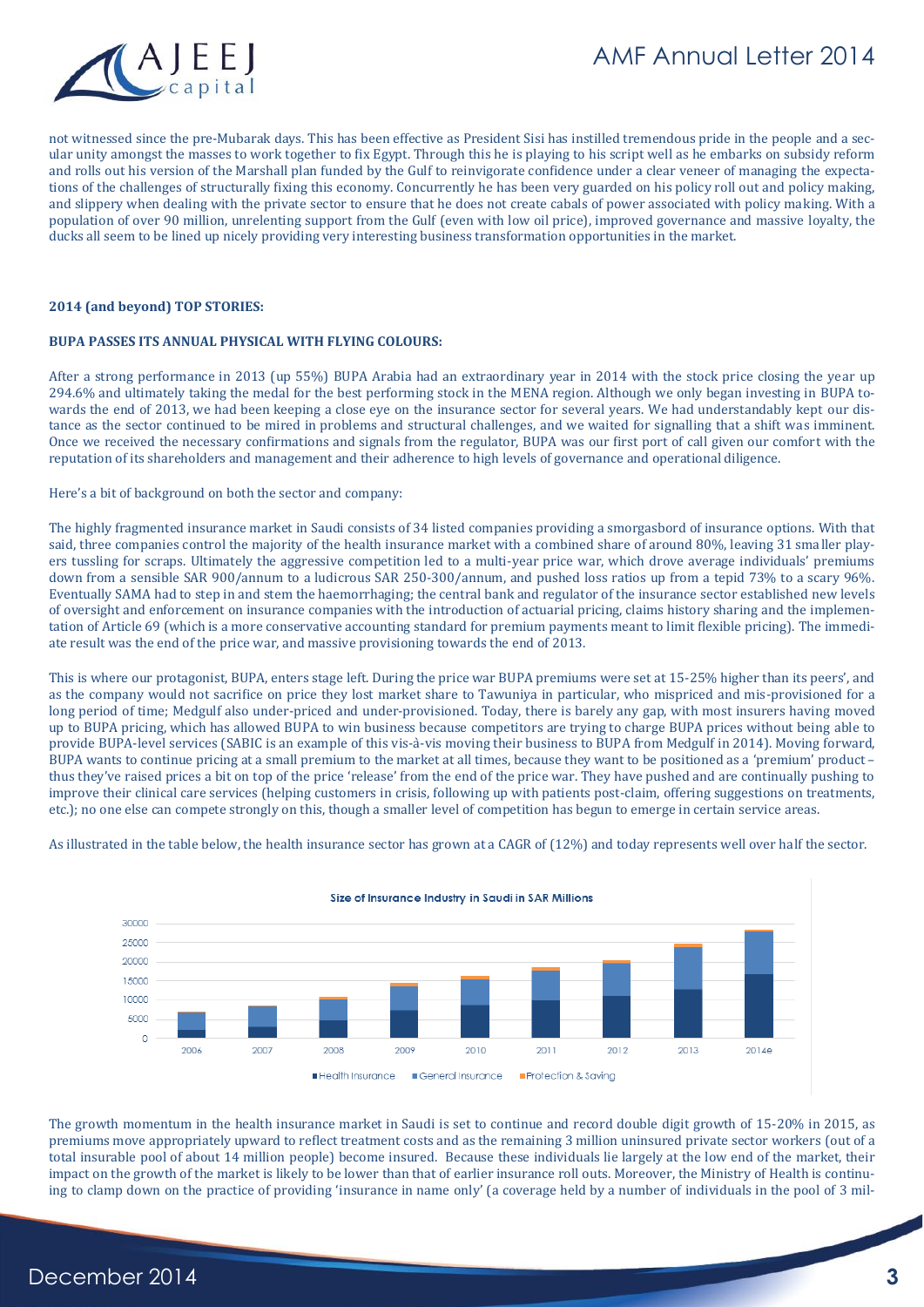

lion that provides an insurance card but almost no network of covered providers)), and as they succeed prices should continue to trend toward the actuarial level, ultimately benefiting BUPA's growing market share which currently stands at 39%.

We expect that in addition to benefitting from the natural growth rate of the market, BUPA will outpace its peers by improving its market share with a particular focus on Riyadh, where it has historically faced tougher competition from the likes of Tawuniya and Medgulf, in contrast to its home turf in Jeddah. An important factor to note here is that BUPA's high renewal rates play a key role in maintaining its market share. BUPA will also focus on Saudi families who want to add supplemental private coverage for themselves (not a massive market in terms of numbers, but should allow for higher premiums. These efforts should enable BUPA to grow its GWP in 2015 at a pace faster than its peer group. Finally, BUPA should continue to reap the benefit of its 2014 expansion with the unwinding of unearned premiums through the income statement and increasing economies of scale which should further reduce its expense ratio, given its ability to maintain a low loss ratio at around 80%. We expect earnings to grow at 40-50% in 2015 as result, which is impressive given that in 2014 the bottom line more or less doubled.

In summary, expect to see BUPA maintain its healthy core status a little while longer.

#### **ALTAYYAR KEEPS ON FLYING:**

Our investment in Altayyar Travel continued to perform strongly for a 3rd year, as the company worked to build out its inbound tourism infrastructure while maintaining its dominance in the Saudi outbound travel market; the stock provided a further 43% return during 2014, having returned ~250% since its June 2012 listing. Our July 2012 investment in Altayyar at near the IPO price was driven by our conviction that the company represents a unique play on the growing travel and tourism market in Saudi Arabia, a conviction that remains today as the company moves to develop its inbound and domestic tourism offerings to drive its next stage of growth.

During 2014, Altayyar continued to build on its dominant position in air ticketing in Saudi Arabia, where its overall outbound travel market share has grown from 26% in 2010 to over 30% today. As we've highlighted previously, a unique element of Altayyar's business has been its aggressive capture of government funded travel in Saudi Arabia, where it controls 50% of the ticketing business. Altayyar's continued strong management of the King Abdullah Scholarship Program (which sends around 80,000 students and their dependents, totalling  $\sim$ 250,000 people annually for higher education, primarily in the USA) has allowed them to create economies of scale around ticket purchasing and attract additional government and corporate entities as clients. Today, Altayyar controls around 25% of other government air travel, and has a similar share in corporate air travel, a dominance that, in addition to its 10% market share in retail air travel, has allowed it to capture a growing level of ticket rebates from airlines, an amount that totalled SAR 110 million in 2014, or 10% of net income.

A key concern we've had with Altayyar over the course of our investment is its ability to plan for a 'post-scholarship' period, as the program will eventually wind down as the current youth bulge in Saudi Arabia enters the work force. Separately, the scholarship ticketing program is renewed every 3 years, and despite an expiration in March 2014, no new contract has yet been signed, although Altayyar continues to operate the program and management does not expect radical change in management of the program, as no other operator in Saudi Arabia has the capability to manage the travel needs of the students. An environment of lower oil prices, in which government and corporate spending (particularly in discretionary budgets such as travel) will likely be curtailed in 2015 and moving forward, despite the recent announcements that Saudi Arabia will remain in spending mode in its 2015 budget, presents an additional challenge.

Over 2013 and at a pace that accelerated in 2014, Altayyar set about using cash generated in the ticketing business to acquire assets in the inbound religious tourism business for Saudi Arabia, starting with several hotel and hotel apartment developments around Mecca. With the completion of these acquisitions (and construction completion on the units), Altayyar will control around 6,000 rooms in Mecca (in the 3-star and 4-star category) – around 5% market share, which they plan to use as a basis for channelling religious tourists through the inbound travel infrastructure they are developing through the acquisition in 2014 of travel agencies in Egypt and the UK, and the further development of their existing subsidiaries in Malaysia, the USA, and elsewhere.

Following completion of the renovation and expansion of pilgrimage areas in Mecca and Medinah in 2016/17, pilgrim numbers are expected to more than triple from current levels, which have been only 2 million Hajj pilgrims for the past couple of years due to construction in Mecca and to the MERS virus, creating demand for travel services which Altayyar hopes to satisfy. Management's goal is to reach a 5 -10% market share in inbound religious tourism (close to half the total Saudi tourism market by value) over the next 5 years from effectively 0% today. Done correctly, this investment will allow Altayyar to continue to grow despite the expected winding down of the scholarship program.

Altayyar's decision to invest in physical hotel assets, moving away from its asset light ticketing model, is not without risk, and we will monitor the roll-out of its religious tourism infrastructure carefully, but we would argue that unlike the disastrous moves of European travel agents into physical assets over the past 2 decades, Hajj and Umrah pilgrimage is a uniquely defensive element of the global travel industry (witness the robust growth in religious tourism spending in Saudi Arabia during the 2008-9 global financial crisis). Altayyar's ability to offer an end to end product, from ticketing, to domestic transport, to lodging, leveraging on its large existing ticketing base to provide attractive ticket rates should be a key competitive advantage as it enters the religious tourism market in a more significant way.

#### **EMAAR TOWERS OVER COMPETITION**

Since it first listed on the DFM in 2000, as the exchange's first listing, Emaar has been a pioneer in the region, with an impact far beyond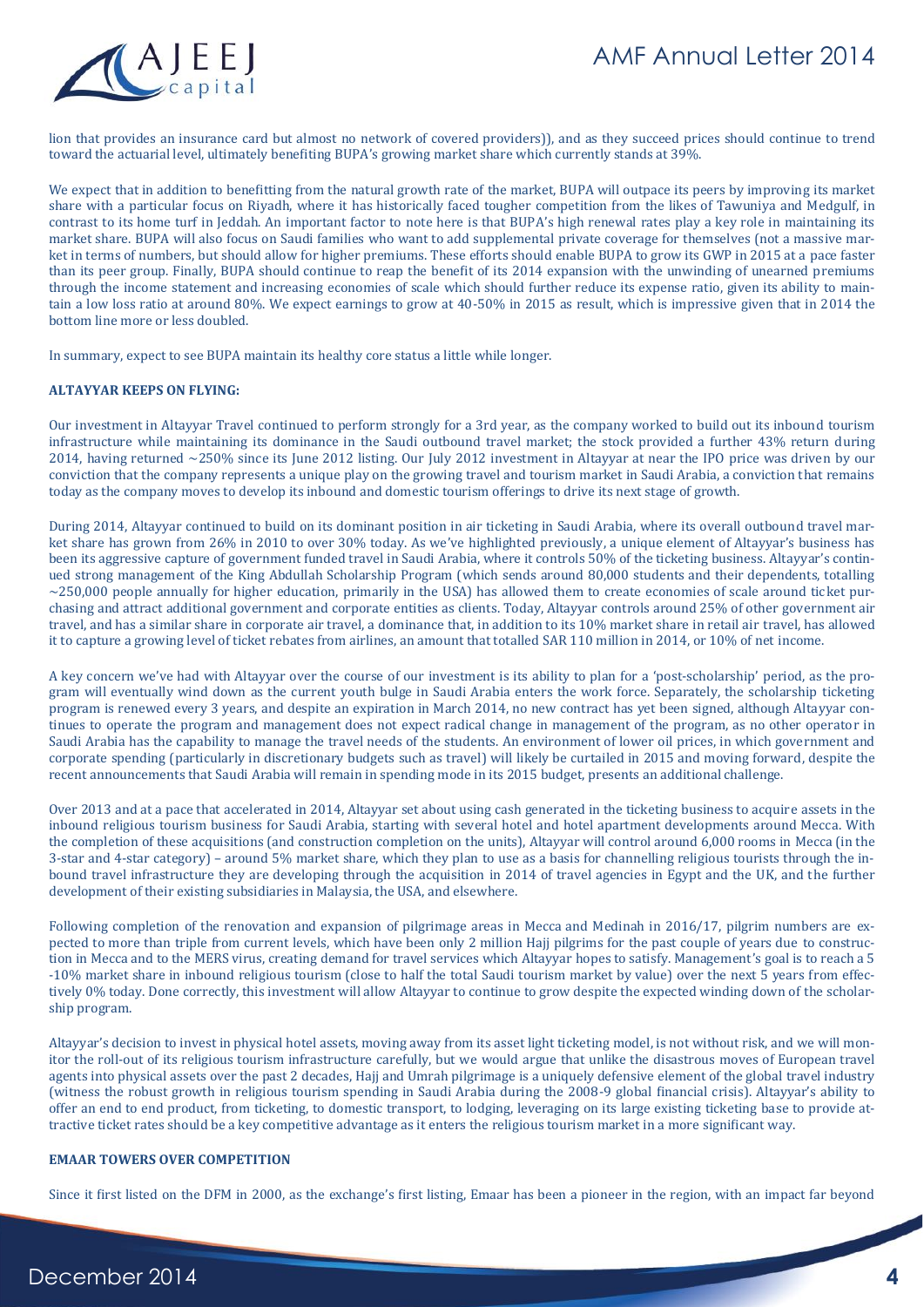

Dubai. As the only UAE developer to survive the financial crisis unscathed, with core assets intact despite challenges in some international operations, no strings attached to its funding, and with a sufficient land bank both domestically and internationally to support its development for the next 5-8 years, Emaar remains the gold standard in regional real estate development. Emaar burnished that reputation in 2014 with the successful initial public offering of its Emaar Malls subsidiary; raising USD 1.5 billion by selling a 15% stake and valuing its retail assets (primarily the Dubai Mall) at over USD 10 billion.

More importantly, the IPO was completed through the first true book building, demand pricing, and management-led allocation process completed in the UAE. In addition, the Emaar Malls listing was the first 'divestment through IPO' allowed in the UAE – typically companies have been forced to raise new capital, one of the reasons that a number of UAE-based companies (NMC Health, Al Noor, Gulf Marine Services, DAMAC Real Estate) have listed in London over the past several years. Not only is Emaar a leader in iconic real estate development, leisure, and entertainment (close to 2 million people attended the New Year's Eve celebrations hosted by Emaar in Downtown Dubai this year), but it is also a leader in developing the regional capital markets.

Indeed, given its current low cost of funding and ample pre-sales cash flow, Emaar chose to distribute to shareholders proceeds from the Emaar Malls IPO in addition to paying an earlier dividend in 2014, a total disbursement to Emaar shareholders of USD 2.7 billion during the year. Moving forward, we expect Emaar to offer shares in its hospitality business (currently managing 1,500 keys, with more than 1,000 under active development) to the public (hospitality is currently valued by external evaluators at 2x its book value), in addition to shares in its Emaar Misr real estate development arm, where pre-sales in the first 9 months of 2014 totalled over USD 800 million, a 50% increase over 2013 pre-sales, as the Egyptian real estate market recovered.

Despite the turbulence that comes from being the market bellwether in Dubai, which meant that the total return for Emaar stock was only 25% for 2014, with all but 7% of that return due to the Emaar Malls dividend, the company remains focused on growing and developing its brand and offerings, and the valuation remains compelling. During 2014, Emaar began development of its 'Dubai Inn' concept, a 3-star hotel brand to complement its existing 4- and 5-star offerings (The Address, Armani, and Vida), and it launched properties in 2 new JV projects with Dubai GREs – resolving a concern we'd had on its dwindling Dubai land bank, as nearly all Downtown Dubai projects are launched, sold, and under construction, and only limited space remained in its other developments.

In Dubai Hills and The Lagoons, the two major new projects launched in the UAE in 2014, Emaar will develop the projects (each on par in size with Downtown Dubai, if not slightly larger), while the GRE partner (Meraas, Dubai Holding) owns the land. From our analysis of Emaar's financials, it appears that Emaar will forego the land development margin (this will be paid to the JV partner) but will retain the unit development margin (typically around 30% net). We believe these partnerships will allow Emaar to expand its Dubai footprint without funding the acquisition of additional land banks (the free land of the past is no more) and continue to leverage its sales and management infrastructure into new projects.

We expect that real estate momentum will slow in Dubai over the next 2 years, as demand is suppressed due to weaker Russian demand and the return of stability to some key Arab Spring countries (notably Egypt), and new handovers increase. We expect the supply of new units handed over in 2015 in Dubai to be roughly double the handovers of the past 3 years. During 2011-2014, the lack of new sales launches from 2009-12 has limited new unit availability and helped push prices upwards, we now expect that to subside. For Emaar, a more subdued period, while not ideal, should be highly manageable, given growth in Egypt, growing investments in Turkey, and a record backlog in Dubai of ~AED 7 billion (just under USD 2 billion), or around 3,600 residential units. We estimate that this backlog in addition to its hotel developments and expansion of Dubai Mall will sustain Emaar's growth and cash flow during a slower period where pre-sales may drop to the AED 1.5 billion level per annum versus the AED 3 billion level of the past 2 years.

Emaar's strong record of execution and development leaves us confident of good things to come for the company and our investment, as from 2017 we expect a strong ramp up in real estate activity and prices into the Expo 2020 and Qatar World Cup 2022 period.

#### **ADIB LEADING THE PACK (a pun for those of you who speak Arabic)**

Abu Dhabi Islamic Bank remains a top-5 portfolio holding as we enter 2015, and the stock has now been a part of the portfolio for over 5 years. 2014 was a good year for ADIB's stock, which provided a +30.0% total return for the year. The bank also performed well operationally, with 2014's 9-month earnings 21% higher YoY, as each of the 3 quarters ended with a new record for quarterly earnings for the bank.

An interesting development for ADIB in 2014 was the bank's acquisition of the retail business of Barclays Bank in the UAE. It was completed in Q3 and brought over 110,000 new customers to ADIB, increasing ADIB's total customer base to more than 750,000 (compared to about 450,000 3 years ago). This acquisition is consistent with ADIB's efforts to increase its presence within the UAE expatriate community. We will monitor the evolution of this new customer base, to assess how many of the Barclays customers (typically higher-earning expatriate customers) will choose to remain with ADIB, rather than moving to another international bank with UAE presence such as HSBC. ADIB has been rated the #1 bank in the UAE for customer service and has made some inroads into the broader expatriate community in recent years, so we expect the bank to have some level of success in retaining these customers.

In addition to growing its retail banking business, ADIB has been developing its wholesale banking business, with corporate loan growth in the double digits and significant growth in corporate finance fees and brokerage fees. The bank remains retail-focused, with approximately 60% of loans to retail customers, but the additional development of corporate finance, treasury, transaction, and private banking services is bearing fruit. As of Q3 2014, the bank's net interest margin remained well above 4%, among the best in the UAE, and coupled with fur-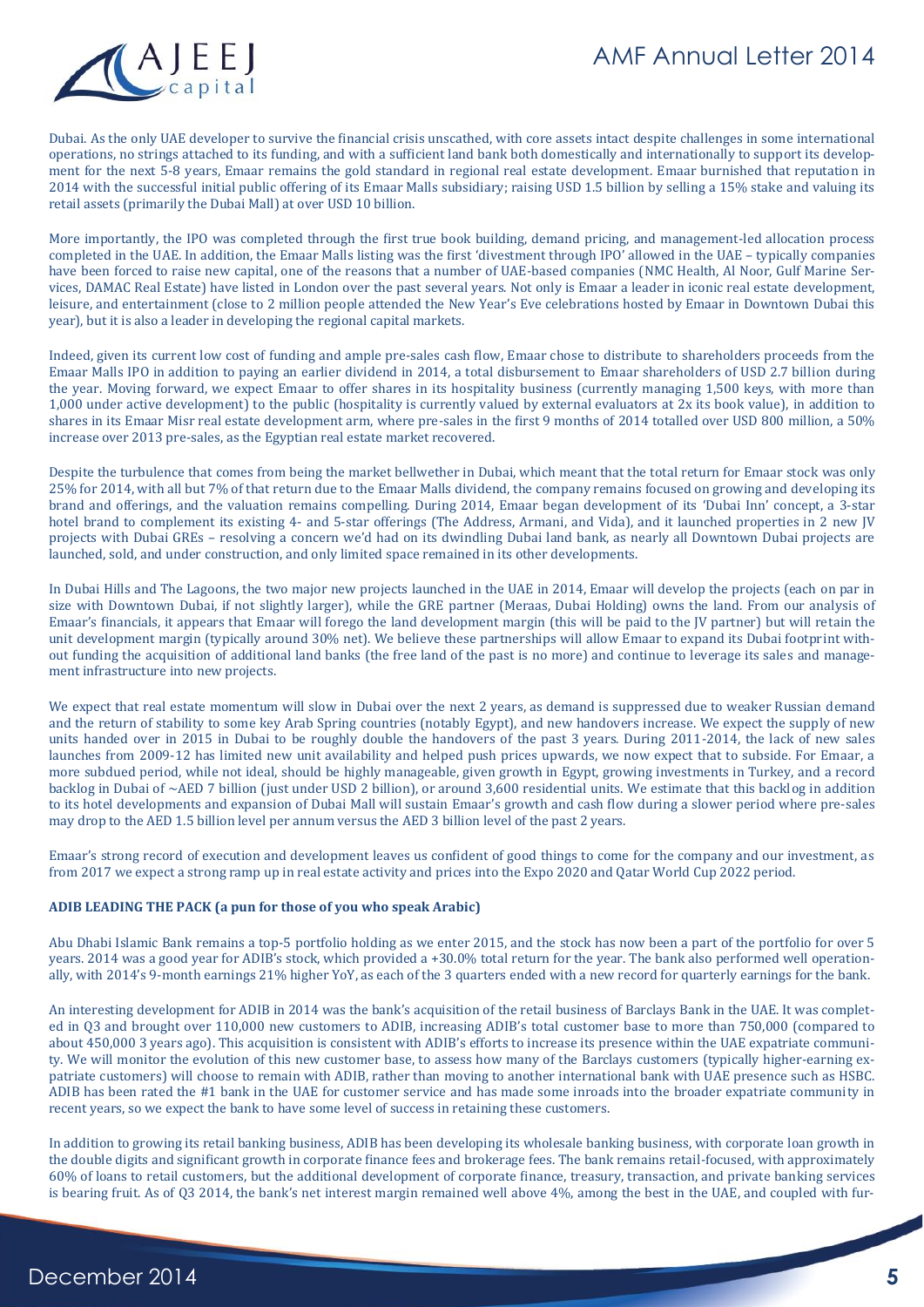



ther growth in fees and non-interest income helped the bank to achieve a TTM ROE of over 22%, the highest for the bank since 2006. We acknowledge that the high ROE is driven in part by high leverage, but note that ADIB has been innovative in making efficient use of its capital base. ADIB issued the first Tier 1 perpetual debt instrument in MENA, a structure since copied by other UAE and Qatari banks.

Those familiar with our long-term investment case for ADIB will know that we believe the management team has established a strong track record, since joining the bank in 2008, of building the bank's franchise and identifying and addressing both opportunities and challenges facing the bank. 2015 will likely present the next stage of some ongoing challenges, including the introduction of a retail credit bureau in the UAE that should benefit the UAE banks in the long term but in the short term could necessitate higher general provisioning as a clearer picture emerges of retail customer debt burdens. We expect ADIB's management to continue navigating such challenges well. While ADIB's stock price has appreciated considerably, in the last two years in particular, we continue to believe that the bank is an attractive investment opportunity as we begin 2015.

#### **UNB – TIME TO UNLOCK THE VAULT?**

Union National Bank is a relatively small Abu Dhabi-based commercial bank, with total assets of USD 24 billion as of Q3 2014 and a market capitalization of about USD 4 billion. The bank is conservatively managed with an emphasis on lower-risk, lower-return products. The loan book is diversified, with the largest economic sector (consumer) representing just above 20% of the portfolio. The bank is corporatefocused and historically has had a strong relationship with contractors working on government-related projects.

We believe that the stock offers good value at the current market price. The stock underperformed other UAE banks in 2014, with a total return of +6.3%. It trades at discounted multiples relative to banks in the region and in the UAE, and the TTM P/B is at roughly 1.0x. Although the bank is conservative and does not offer the same growth profile as some of its peers, leading to the discount on relative multiples, it is still able to generate returns well above its cost of capital and does not deserve to trade perpetually at par with its book value.

The bank is very well-capitalized (Tier 1 of 18.1% as of Q3 2014) and is in a position to either return excess capital to shareholders or increase the rate of growth of its risk-weighted assets. Given the bank's conservative track record, we think there is low probability of the bank increasing cash dividends materially, but such an increase would offer upside surprise for the stock price. Credit provisions and negative revaluation adjustments for property have been a drag on the bank's earnings in recent years. The bank should reach the regulatory minimum for general credit provisions by Q4 2014, and the real estate environment in the UAE has improved, so the bank could see better earnings growth in 2015 as those drags recede. We see good value in the bank and believe the market will eventually see that value, though it seems likely that the catalyst will be the bank's ongoing slow-but-steady overall performance rather than a single catalyst.

#### **GISS DRLLS FOR VALUE**

After a very strong 2013 (+103%), GISS maintained its momentum in 2014 driven forward by all four of its booming engines; the share price ended the year up +99%.

GISS is one of the rare opportunities to gain exposure to the GCC's and specifically Qatar's oil & gas natural resources. The company is split into four units each catering to Qatar Petroleum, with whom the company enjoys a 'special' relationship. The core driver is the drilling unit which owns and operates a number of offshore and onshore drilling rigs that are contracted over the long term to QP and its clients. The other three ancillary businesses include: a helicopter business (to transport people to and from the rigs), an insurance business (to insure the rigs and QP personnel), and a catering business (well you get the drift).

The drilling business is in the middle of an expansion program that grew the fleet from 5 offshore rigs in 2012, to a total of 9 last year, with one more rig set to join the fleet in 2016. Additionally, the same program, with modifications, doubled the onshore rig count from 4 to 8 over more or less the same time period. Notably, the other business units have begun evolving to diversify away from QP, such as the insurance business successfully offering medical and life insurance services elsewhere in the Qatari market as well as to global corporations.

This expansion program has propelled earnings and dividends growth, something we have a clear picture of as the company has provided a comprehensive 5-years business plan (including disclosed targets), a welcome transparency in this oft opaque part of the world. The positive forecast coupled with favourable terms offered by QP when renewing the contracts for the drilling business, in the form of premiums to prevailing daily rates as well as longer tenures, amplified our comfort with GISS quickly, elevating the stock to a top 5 position. The icing on the cake was the acquisition of a minority share from the Japanese partners for the drilling business at book value early in 2014.

However, given the company's indirect exposure to oil price (as it obviously plays a factor during the negotiations when the company is renewing its drilling contracts) the stock retracted from its lifetime peak, trending lower during the final quarter of 2014 (side note: the stock has recovered more than half of the drop). That is despite earnings being shielded over the medium term with 7 of the offshore rigs secured with contracts for the next 3-4 years, and 6 out of the 8 onshore rigs similarly contracted over the next 4-5 years.

We continue to believe in the company; however, we have chosen to adjust our exposure to reflect a possible worst-case scenario over the renewal or perhaps renegotiation of contracts, especially under the current volatile oil market.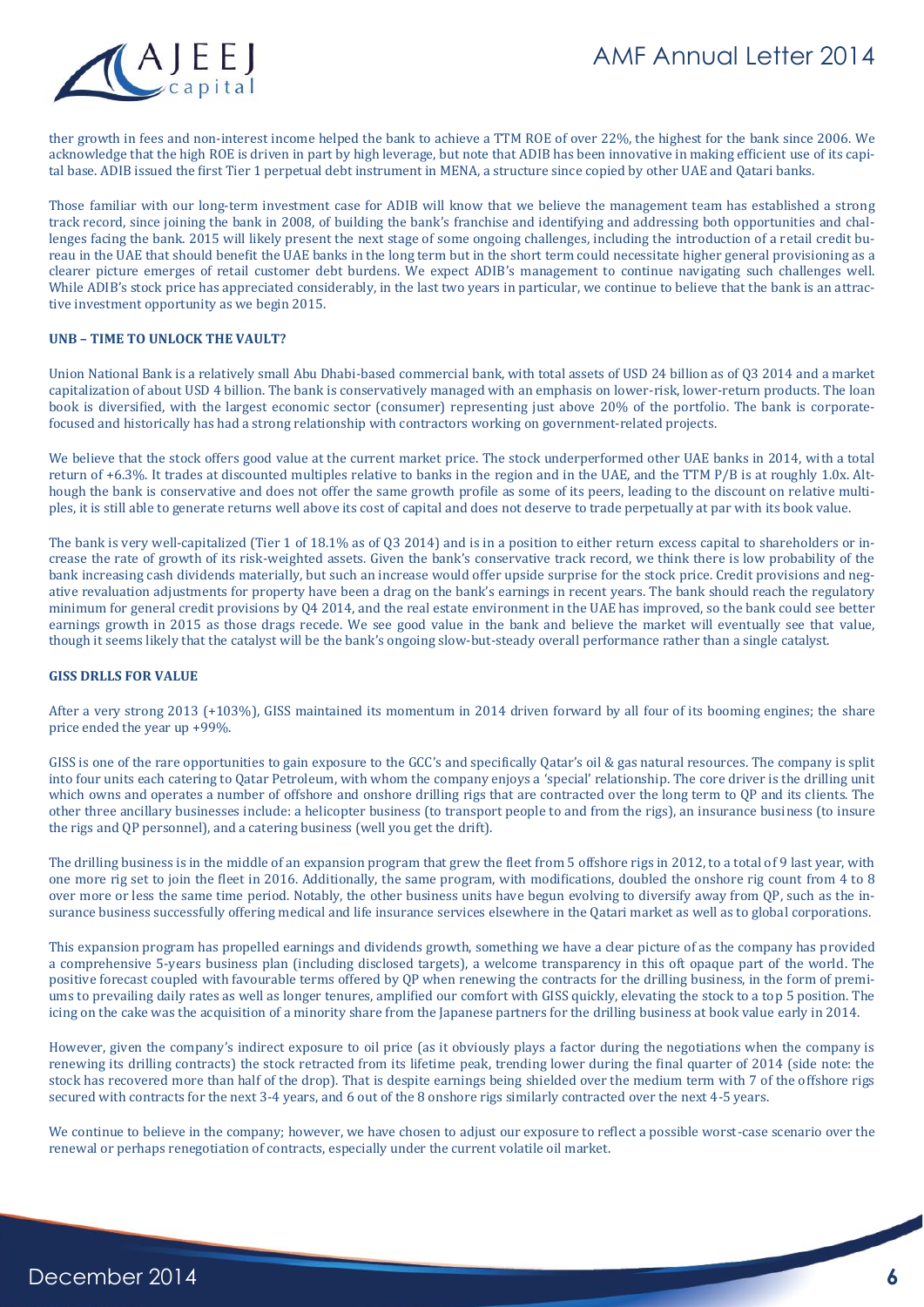

#### **THEMES – LOOK BACK AND OUTLOOK:**

#### **Our 2014 Themes were:**

| Favoured                            | <b>Opportunistic</b>  | <b>Less Favoured</b> |
|-------------------------------------|-----------------------|----------------------|
| <b>UAE Macro</b>                    | Petrochemicals        | <b>KSA Banks</b>     |
| <b>Oatar Macro</b>                  | Manufacturing         | <b>Contractors</b>   |
| <b>Energy Services</b>              | <b>Consumer Goods</b> | Fertilisers          |
| KSA Infrastructure (ex-Contracting) | <b>Telcos</b>         |                      |

Starting with the 'Favoured' silo, we were in favour of the UAE and Qatar macro pictures and the Energy Services and KSA Infrastructure (ex-Contracting) sectors.

We were overweight the UAE and Qatar due to our positive view on the macro environment of these markets and their impending graduation to EM status, although as always driven by bottom-up fundamental conviction. The UAE represented about 27% of the AMF and Qatar 15% over the year. Qatar was the second best performing market for the year up +18.4% while the UAE came in fourth place with Dubai up 12% and Abu Dhabi 5.6%. This translated into positive attribution as both markets together contributed around 44% of our total return on a relative basis.

Our selection and timing in the Energy Services sector was optimal, as we picked the only positive performing stock (GISS) and succeeded in timing (not usually our forte) the exit of the underperforming stocks while they were still profitable positions. We held a relatively large position in GISS throughout 2014, as its average weight in the portfolio for the year was over 7%; this contributed positively to our alpha and total return. The other names that were exited earlier in the year were Petrofac and Renaissance, both of which closed out 2014 in the red; Petrofac was down-43.5% and Renaissance -1.85%. However as mentioned, both holdings contributed positively to our return due to good timing.

Our thesis on KSA infrastructure didn't play out as expected, due to weakness on the back of labour reform and related delays in upgrading factory capabilities, and we had to review our positioning through the year. We were invested in Saudi Steel Pipes, with an average weight of about 4% for the year, which cost the portfolio -1.8% on a relative basis.

On to the "Opportunistic" silo, we were positive on Petrochemicals, Manufacturing, Consumer Goods, and Telco sectors.

Despite being a largely disappointing sector, we did well on being opportunistic with our Telco exposure in 2014, having invested well in STC earlier in the year (when the company sold its underperforming Asian assets and raised its dividend) and having avoided the Mobily debacle completely. Manufacturing on the other hand was our main weakness from this silo, as many of the retracements that took place in Q4 were more aggressive in these names. We largely avoided the Petrochemical sector in 2014, having had only minimal exposure to SABIC earlier in the year. Lastly, weakness in Consumer Goods positions was offset with strong contribution and returns from holdings in Altayyar and Almarai, which together accounted for over 16% of the AMF's return on a relative basis.

Finally, the "Less Favoured" themes for 2014 included KSA Banks, Contractors and Fertilisers sectors. We made the correct call in avoiding both the contractors and fertilisers, notwithstanding Arabtec's outstanding rally, which we could not defend investing in from a fundamental perspective. As for Saudi Banks, we missed some upside as some of the banks showed good performance throughout the year, ending up over 20%. We did have some exposure to Saudi banks over the course of 2014, but those investments unfortunately culminated in a small negative contribution to the portfolio return, as they were lower-conviction holdings and our entry and exit timing did not work well.

#### **As promised, here is a quick look at our take on themes for 2015:**

| <b>Favoured</b>       | <b>Opportunistic</b>   | <b>Less Favoured</b> |  |  |
|-----------------------|------------------------|----------------------|--|--|
| <b>UAE Macro</b>      | <b>Oatar Macro</b>     | Petrochemicals       |  |  |
| <b>Consumer Goods</b> | <b>Energy Services</b> | <b>Contractors</b>   |  |  |
| <b>Egypt Macro</b>    | KSA market open        | <b>Telcos</b>        |  |  |
| <b>KSA</b> Insurance  | IPO opportunities      |                      |  |  |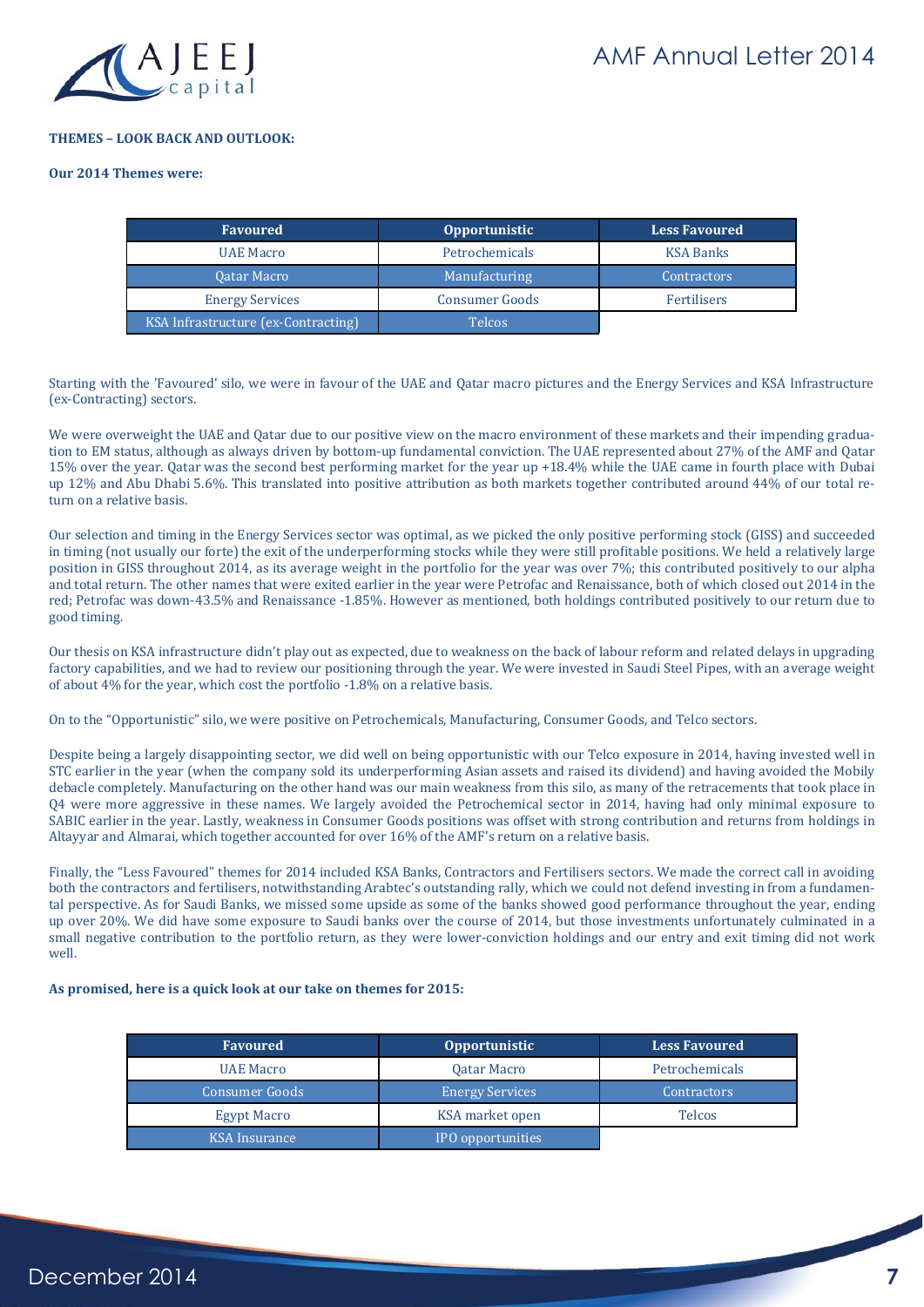

#### **A MILLION POUND MORTGAGE OR JUST A MIRAGE – How Do We Measure Addressable Demand In Egyptian Real Estate?**

Egypt is a crowded place, with close to 90 million people jostling for space on a narrow strip of land by the Nile. Our recent team trip to Cairo brought home how voraciously Egyptian residential real estate demand is consuming what even 10 years ago (when 2 team members lived in Egypt) was verdant farmland…instead of wheat and corn, Egyptians around Cairo are skilled at growing red brick 15-20 story apartment blocks in so-called 'ashwa'iyat' or informal communities.

Real estate analysts in Cairo estimate that unmet demand for new homes in the city is around 300k units today, and growing by 10% per annum, as supply cannot keep up with demand. In context, this unmet demand is equivalent to nearly the entire current housing stock of Dubai, and growing – especially given the baby boom in Egypt that's been reported post-revolution! A large portion of the demand-supply gap should be filled by the raft of social housing projects scheduled for completion over the next 2-3 years (excluding Arabtec's infamous 'million unit housing project' which we heard on the ground is likely be to scaled down by about 80% and drawn out over several years)… but that still leaves annual new demand for units at 350k…the entire Gulf would need to be dredged to create enough manmade islands to supply that kind of demand in Dubai!

The challenge for our team has always been to reconcile the overwhelming demographic element of Egyptian real estate demand with the average Egyptian consumer's extremely limited resources. A recent investment bank report highlights that Egyptian average household income in 2014 totals only USD 315/month (EGP 2,250/month), 70% lower than average household incomes in Dubai. Even on Talaat Moustafa Group (TMG)'s 17 year payment plan (at 40% of salary) at Madinaty, this translates into an affordable unit valued at less than EGP 200k – around half of the cost of constructing a small 1 bed unit. This divergence caused us to question the viability of Egyptian developers' long term demand outlooks…how could Emaar Misr confidently tell us that they've raised prices and easily sold EGP 5-10 million units when Cairo Poultry claims that their fresh chicken supermarket sales volumes are limited due to affordability?

To answer this question, we went to the source: the hoteliers, real estate developers, carpet makers, car makers, drug makers, and cheese makers of Egypt (employers of many, many middle class Egyptians) and asked them what their workers' average salaries were at different grades of seniority…to their surprise. Perhaps expecting a discussion of export market subsidies or construction costs, they walked us through their wage structures and views on how affordable housing was for their workers and where they lived. In doing so, they confirmed our thesis that the 350k units per annum number bandied about by sell side analysts and on the first page of every Egyptian real estate developers' presentation was a canard. Real addressable demand (households earning EGP 10k/month, or 4x the average) is likely around 75k units per annum…

Despite cutting demand by 80%, Egypt's developers today meet less than half of this annual demand of 75k, explaining why prices have increased at  $\sim$ 10% per annum over the past 7 years, despite a global financial crisis, a revolution, a revolution 2.0, and a lot of yelling and screaming on Egyptian satellite TV channels about the high cost of housing. Together, the listed developers are handing over around 20k units per year, while other large private developers hand over a further 20-30k units. Unlike their poorer brethren, Egyptians looking to buy an EGP 1 million home in Madinaty are not building their own homes in the ashwa'iyat around Cairo…they're bidding up off plan real estate prices for deliveries 4-5 years out in anticipation of their needs and those of their children.

This sustained pressure of demand above developers' capacity will likely support Egyptian real estate prices over the coming period, and it is pushing developers to expand their offerings and to acquire additional land banks – sometimes at prices 4-5x higher than their original land bank procurements in the late 1990s. As court cases around land banks against developers are settled and dropped (a process that should be complete in 2015), developers are once again free to expand their projects – hopefully meeting some of the unmet demand particularly at the lower end of the addressable market…so no man made islands in the Nile for now but a few versions of Dubai's International City development in the desert would be very welcome for the mid-level management cadres of many of Egypt's listed companies…

#### **HAMBURGERS, HAIR STYLING AND HOSPITAL BEDS**

While the world worries about the price of oil, we've decided to drill down a little further and take a look at the people. The consumer story in Saudi Arabia is a familiar one - a population of nearly 30 million, high GDP per capita and a growing middle class. We continue to believe the long term potential of the market is very attractive, despite a few inevitable bumps along the way. With population growth slowing and spending power changing hands, now more than ever it is important to look more closely at the demographics. From 2006 to 2013, the major consumer companies in the Kingdom achieved revenue and net income growth CAGRs around 20%+ annually, largely a result of pent up demand and under penetration in the market. Now after a few years of strong growth, the tides once again are shifting and it is time be much more selective and ask the question, who will be buying what over the next five years?

According to GfK TEMAX (a technical consumer goods index), in 2012 much of Saudi's technical retail spending was dominated by electronics, namely smartphones and big screen TVs, but as 2014 rolled over we started to see a shift towards small household appliances and consumables…so, what is driving this change? We like to call it the rise of the Saudi soccer mom (or football mum if you prefer, but the alliteration is weaker). What we are seeing is that women are the fastest growing segment of the labour force and command an average wage nearly 50% higher than men in the private sector, largely a result of the type of jobs they do. Saudi females made up only 0.8% of the labour force in 2010, expanding to 4.1% in 2013; if fact, some estimates show the number of Saudi women in the workforce increasing 10 fold between 2011 and 2014. In any case, everyone agrees that 2013 was a turnaround year which saw more Saudi females join the labour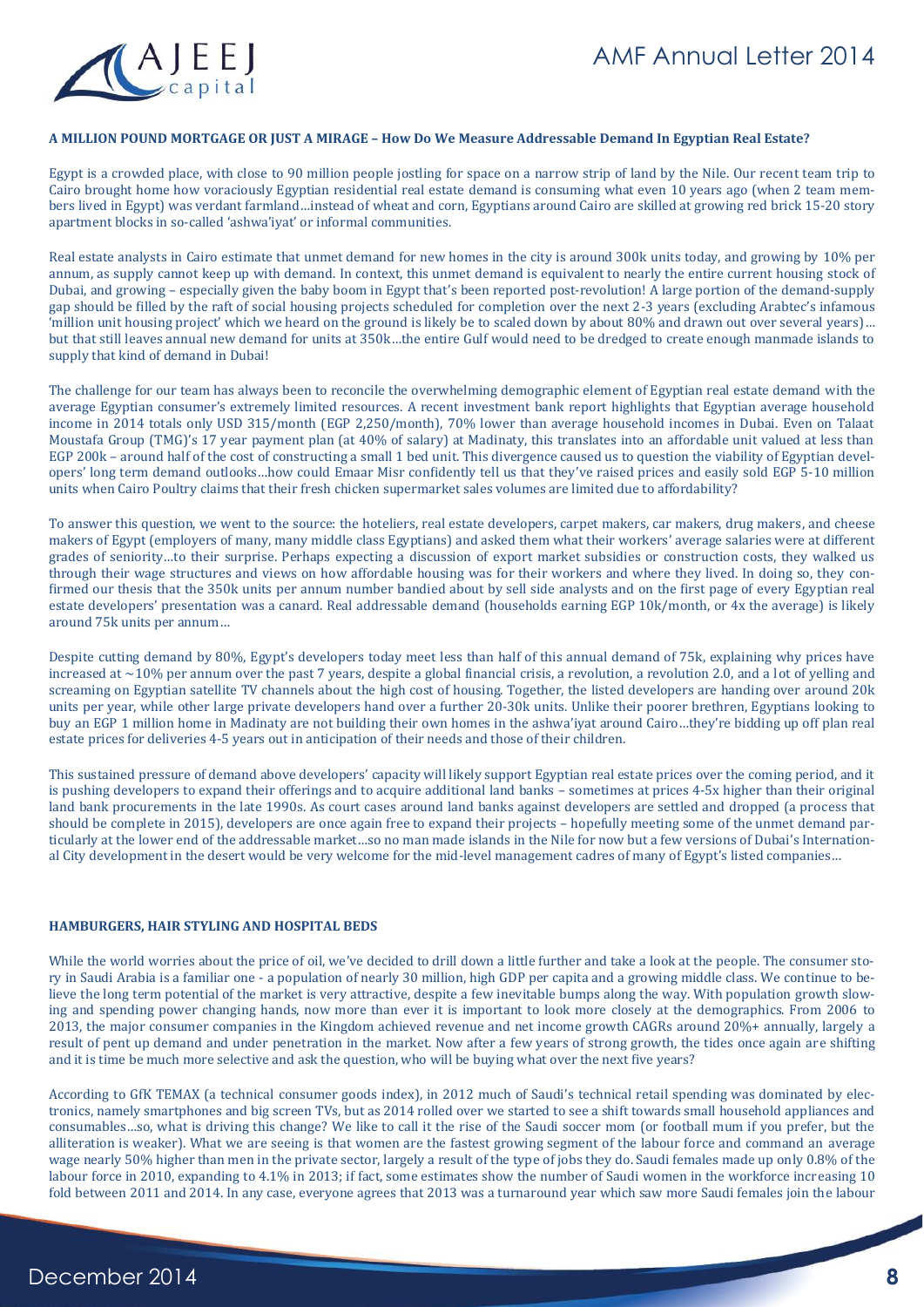

force than Saudi men and the average salary for females has grown at an 8-year CAGR of 6.7% compared with 5.4% for men. Accounting for this evolution, the undeniable reality is that women are slowly but surely controlling a larger piece of the household spending pie, which in turn has moved spending habits away from smartphones and TVs, and driving (pun intended) back to basics spending on consumer staples and small household appliances designed for convenience and to support Saudi women 'on-the-run'. According to the WEF Gender Gap Index, Saudi Arabian women scored only 0.24 on the economic participation index in 2006, improving to 0.389 in 2014. This compares with economic participation scores of 0.41 in India and 0.656 in China.

But it's not just the women who are driving this change in consumption. With nearly 1.2 million people joining the private sector labour force in 2013 and average monthly wages continuing to expand, we expect to see spending growth across the country, albeit at a slower rate. As we are entering 'peak child' years in Saudi (expected to peak in 2015 and start slowing from there), the young population will push demand higher in everything from children's wear and branded apparel to fast food. At the other end of the spectrum, the proportion of Saudi citizens over 65 years old is expected to grow 6% annually until 2025, leading to continued demand for private healthcare investment.

It is no secret that Saudi consumer stocks have performed well over the past two years, but with the recent fall in oil prices and general uncertainty facing global markets, the expanding valuations have taken a bit of a breather offering more attractive entry points as we have discussed elsewhere in our letter. The overall Saudi market has traditionally traded at a premium to EMs (especially when you remove the banks from the equation), due to its attractive demographics and very high GDP/capita and overall wealth. Since the beginning of 2013, the Saudi retail/healthcare index's forward P/E multiple expanded from 14x to a peak of 32.5x in June 2014, now retreating back to 20.4x. This puts valuations lower than the MSCI EM consumer staples forward P/E of 21.2x for the first time in over 12 months.

We believe that these statistics and the developments in Saudi demographics underscore why now, more than ever, is the time to focus on bottom up analysis, rather than simply relying on market moves based on MSCI Emerging Market inclusion. Now is the time to follow the Saudi Soccer Moms and be selective.

#### **EXODUS AND RETURN OF THE SAWIRIS BROTHERHOOD.**

Over the past few millennia Egypt has played host to more than its fair share of exoduses, beginning with the most infamous and eponymous, and culminating with the departure of the European bourgeois from Alexandria during the latter half of the 20th century. In most cases, the departing masses didn't necessarily look back to Egypt with hope and promise that someday they may return, which is understandable as these exoduses were, for the most part, a flight to safety of a persecuted minority whose indigenous homeland lay elsewhere. In contrast to historical examples, the past decade has embodied a different type of exodus (perhaps stretching the meaning of the word a bit here), this being a particular reference to the actions taken by many technocrats, captains of industry, and businessmen of various shapes and sizes. The main difference has been that most of those leaving did so with one foot still firmly planted on Egyptian soil and with an implicit understanding that their right of return would be exercised in the near future. Personification of this trend and its about turn is neatly depicted through the actions of Egypt's other brotherhood, the Sawiris brothers, who (given their diverse business interests) are well positioned as a proxy for the Egyptian economy in general.

We had tried to use the brothers' success stories as a proxy to the evolution of Egypt's capital market in a piece that we wrote seven years ago that was rather uninspiringly named the "The Orascom Trilogy". When we penned the op-ed all three brothers had, for all intent and purpose, conquered their corners of the Egyptian market and were actively looking to diversify the operating businesses to economies outside Egypt. We had pontificated that it may be Samih Sawiris' turn to outshine his siblings over the coming period; that certainly did not happen. What did happen however, and back to the analogy of exodus and return, was an interesting and probably not all that coincidental move away from Egypt for the brothers. Diversifying away from Egypt had been clear from the beginning, but the surprises came when each of the brothers in his own way went a step further and significantly distanced themselves from Egypt altogether: Naguib breaking up OT and selling to VimpelCom and France Telecom, Nassef selling to Lafarge and then delisting OCI from Egypt and moving it to the Netherlands, and Samih establishing ODH in Switzerland and marginalising operations of OHD in Egypt.

These moves, although largely unexpected pre Arab Spring, did provide their share of chatter in certain echelons within Egypt. Early in 2009 (Lafarge deal had been executed, Andermatt was on the horizon, and WIND in Italy was taking up more of Naguib's time than OT in Egypt) one of our team members happened to be at a dinner held in honour of a visiting reporter from the Economist. Understandably, much of the talk around the table centred on Egypt's macro picture and its future prospects, with the Sawiris' success stories being alluded to frequently. At one point the guest of honour queried as to why their business expansions seemed to be increasingly positioned away from Egypt, and someone half-joked that maybe they knew something the rest of us didn't; in reality they probably did. The question today is, do they know something again?

Having led an exodus of the business elite over the past few years, the Sawiris brothers seem to be at the helm of the homeward-bound ship that is making its way back to Egypt's shores. Not coincidentally, the shift back towards Egypt has been in the wake of the removal of the Morsi government, which had preoccupied itself with a witch hunt and digging its heels into the ground, rather than improving the country's socio-economic picture post revolution.

Over the past 6 months, Naguib Sawiris, who sold most of his interests in Mobinil, and merged his international portfolio with that of Vim-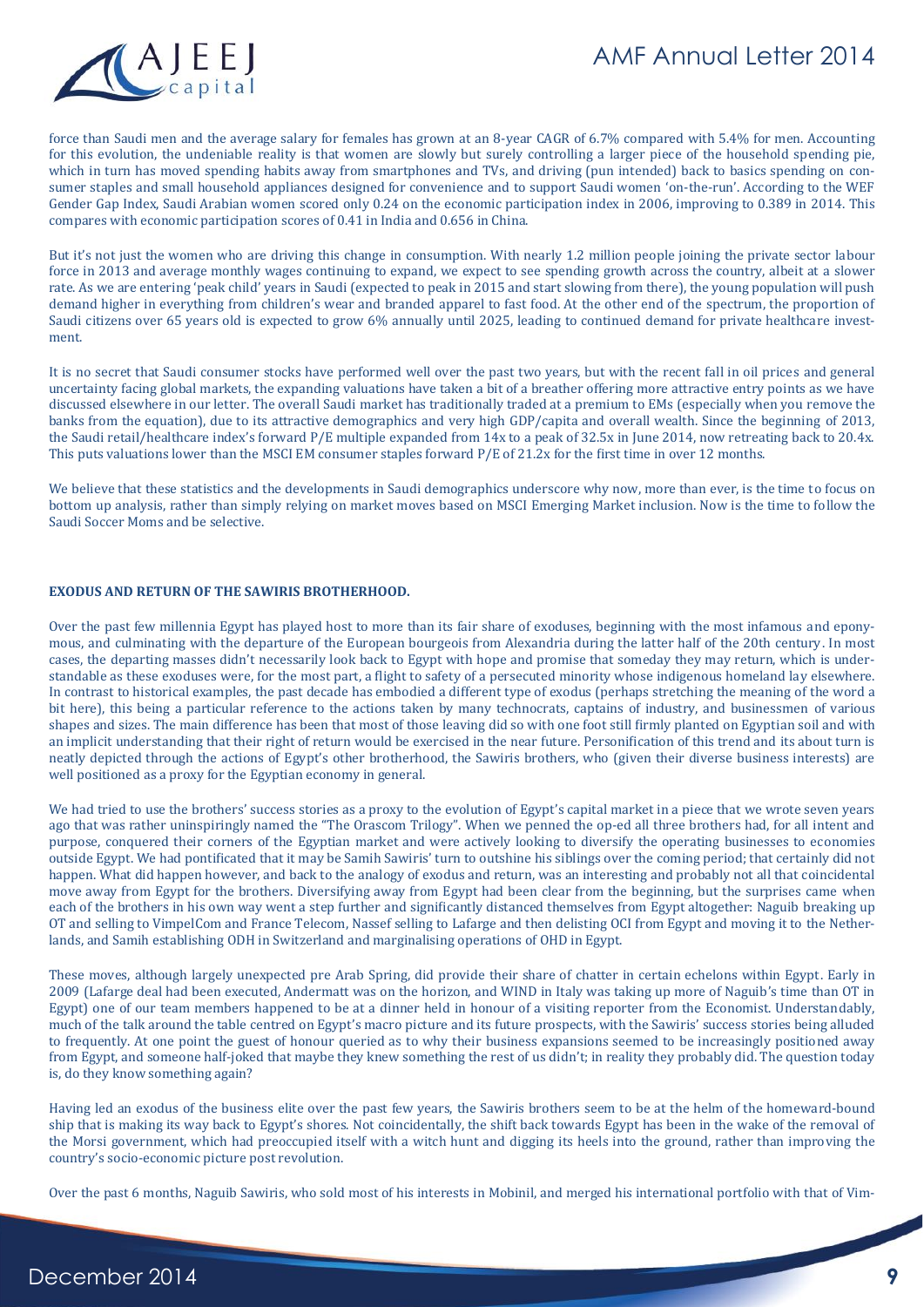

pelCom, has been quoted on more than one occasion that he is dedicating the next stage of his career and not an inconsiderable portion of his fortune to investments in Egypt. He seems to be keeping his distance from the telecoms race in Egypt, and with Telecom Egypt being on the verge of entering the 4G market, we think that maintaining his focus elsewhere is the right decision, as TE will most likely crowd out the market with its delayed entry. Last summer, he led a bid to acquire a large stake in EFG of 17.8%, with the help of Beltone who would acquire an additional 2%; the bid failed but the 30% premium offered at the time showed the seriousness of the tycoon's interest to return with force. Since then Naguib has been linked to numerous projects mainly on the renewable energy front, where much of Egypt's build out will be directed over the coming 5 to 10 years.

As for arguably the sharpest and most business savvy of the three brothers, Nassef, who still owns 16% of Lafarge and had successfully made headway in the fertilizer market, is currently looking to relist OCI in Egypt. How a return to Egypt for what was at one point the largest publicly listed entity by market capitalisation will shape up is anyone's guess at this point. It is possible that only a portion of the firm, either construction or fertilisers, will make a return, as talks of a demerger of the two business lines continue to float around the ether. More importantly, from an actual business perspective the contracting arm of OCI seems to be involved with every major infrastructure development in the country, ranging from low income housing projects, to the expansion of the Suez Canal and the myriad of renewable as well as traditional energy projects. What the future of the fertiliser business is given the continued lifting of subsidies is unfortunately less clear, but if history is anything to go by, Nassef Sawiris will somehow find a way of coming out on top, as he done with other disparaging situations (the USD 1 billion fine for tax evasion – or rather avoidance as the case may be – comes to mind).

Finally, we come to Samih Sawiris, the middle brother who is sometimes referred to as the black sheep of the family, mainly because despite being a successful billionaire, he has been thus far overshadowed by Nassef and Naguib. Samih found success in the 90s and early 2000s as he established Gouna, a Red Sea destination that eventually grew to become one of the most popular destinations for Cairenes on the weekend. Beyond that he has been replicating the mixed use managed community model elsewhere, with interesting projects in Oman, Mauritius and Jordan. Chief among his ex-Egypt expansions is Andermatt, which allegedly forced his hand to re-establishing OHD in Egypt as ODH in Switzerland. This decision happened to coincide with the continued onslaught his family received from Morsi's government in 2012. Today, however, in not dissimilar fashion to his brother Nassef's modus operandi, he is looking to return the OHD's/ODH's primary listing to the EGX; the Andermatt project notwithstanding.

In Egypt, as in the world in general, rules of thumb for investing are not difficult to come by. Some of the most popular ones such as "sell in May and keep away" hold true in Egypt as elsewhere. Others are more country specific, such as CIB will always lead the market, or in the summer it's too hot to trade. Another popular idiom is "you can't go wrong investing behind a Sawiris", and while we at Ajeej would like to exercise considerably more due diligence than that when allocating capital, the brothers' trends out and now back into Egypt are difficult to miss, and certainly should serve as positive signals to anyone looking to make long term investments in the land of the Nile.

#### **SAUDI BUDGET: ON THE RESOLUTE PATH**

There were no surprises in the much anticipated Saudi budget announcement for 2015, heightened by the current turbulence (oil price volatility, politics, etc.). The main focus of the government has been to catch up in developing the infrastructure in education and medical services as part of its aim to raise the living standards of the population. For example, work is in progress to raise hospital beds per 1000 of the population from 2.1 (as of 2012) to be more in line with higher levels found in developed countries (e.g. USA 2.9, France 6.4, etc.). Moreover, spending on education plays a key role to cater for the famously young population. The government increased the number of schools from 3,098 in 1969 to 34,749 in 2011. Moreover, the recently launched "King Abdullah Foreign Scholarship Program", which has been referenced elsewhere in this letter more than once, reached ~250,000 students (including their families) in 2014.



Structure of Government Expenditure: 1970-2014

With 2015 being the first year of the new 5-year development plan, there was a shift in focus towards the quality versus quantity of spending. This shift happened to coincide with the recent decline of oil price, which contributes nearly 90% of revenues to the budget. However,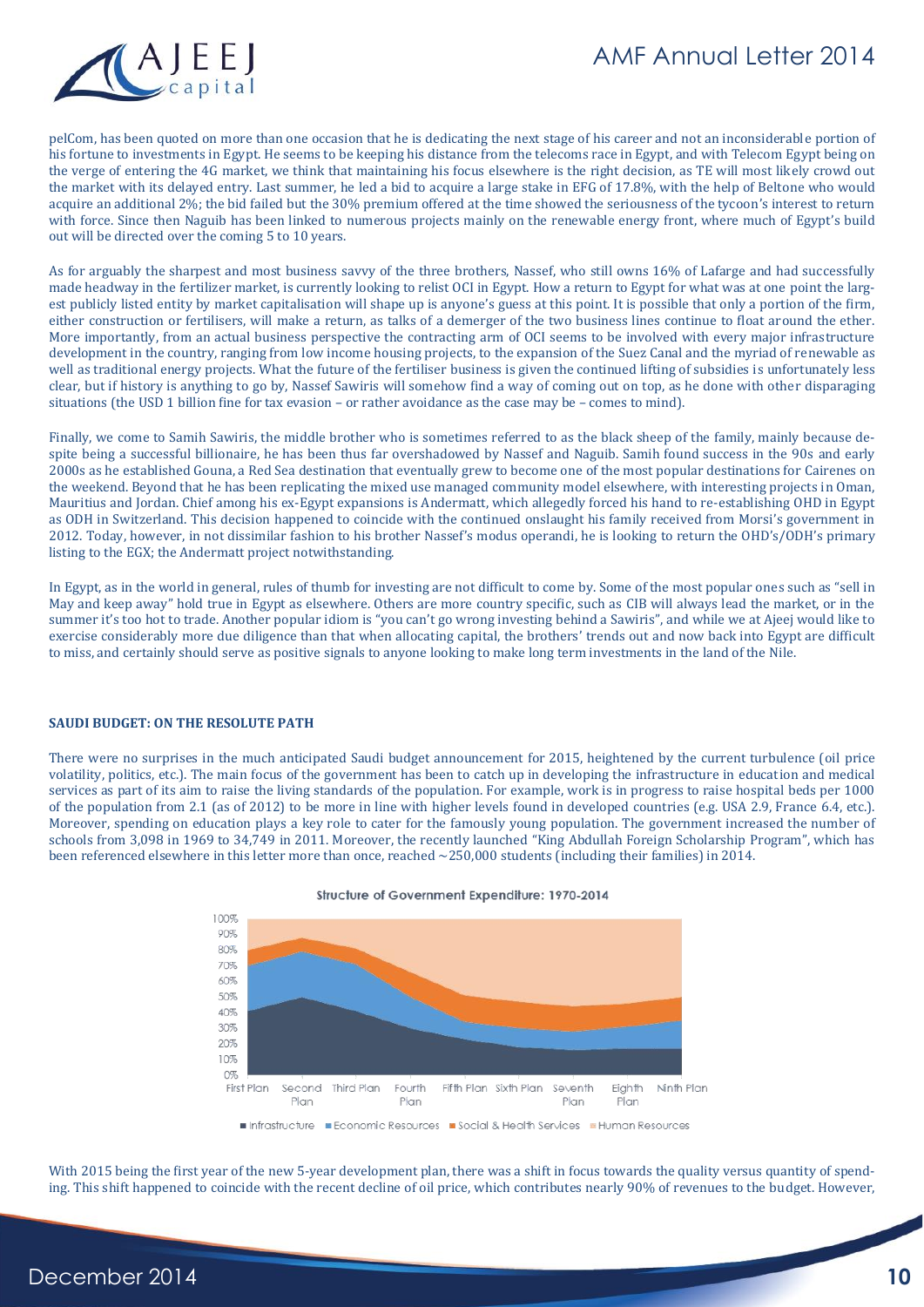

with ample reserves and low public debt (USD 11.8 billion or 1.6% of GDP) there are no concerns on the government's ability to sustain its strategic objectives.



There is a renewed determination to prioritize diversification of income sources of the economy, targeting the non-oil sector to double its contribution to government revenues to 20%. The government continues to push on fostering vertical diversification for better utilisation of natural resources (upstream and downstream) as well as horizontal diversification by encouraging investments in manufacturing, industries, etc. (capital investments in factories by the private sector grew by a CAGR of 12.9% during 2005-2014). The government continues to provide access to low-cost financing programs and incentives in certain areas of the economy, but there is more to be desired from a regulatory perspective.



On the other hand, the budget highlighted the rationalisation of the wage bill which amounts to 50% of spending. This rationalisation will put more pressure on the private sector, in addition to the upcoming third phase of the Nitaqat program designed to increase Saudisation levels while attempting to reduce unemployment.



**Awarded Projects by the Ministry of Finance** 



Perhaps the 2015 budget does not serve as the best proxy to signal government fiscal prudence amidst a low oil environment given the pre -committed nature of allocation. However, we will have greater visibility later on in the year as we begin to see an expected deficit of USD 60 billion grow particularly if oil persists at these levels. In theory this would necessitate a withdrawal of USD 40 billion from the USD 800 billion kitty, which whilst manageable reflects a new paradigm.